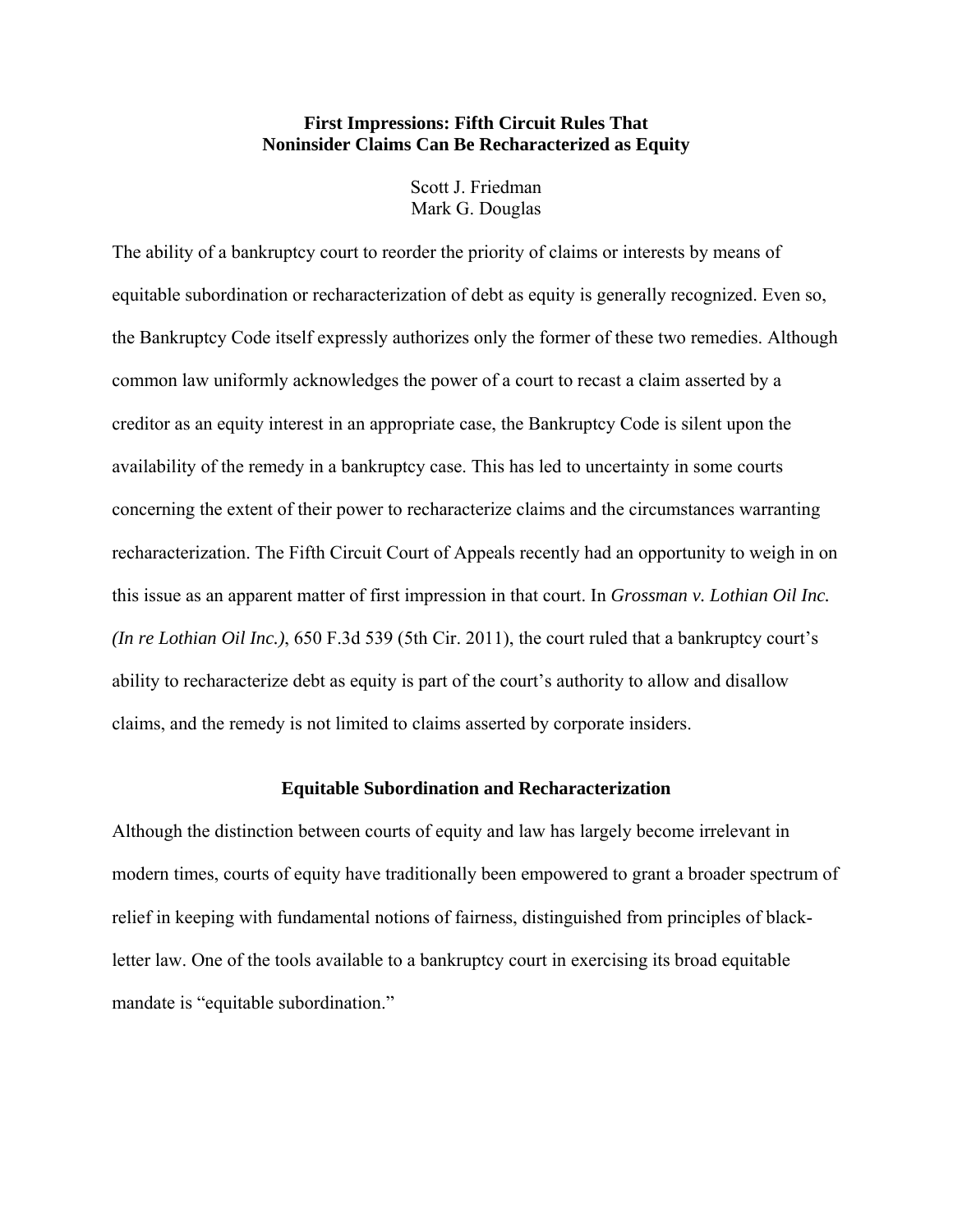Equitable subordination is a remedy developed under common law prior to the enactment of the current Bankruptcy Code to remedy misconduct that results in injury to creditors or shareholders. It is expressly recognized in Bankruptcy Code section  $510(c)$ , which provides that the bankruptcy court may, "under principles of equitable subordination, subordinate for purposes of distribution all or part of an allowed claim to all or part of another allowed claim or all or part of an allowed interest to all or part of another allowed interest." However, the statute explains neither the concept nor the standard that should be used to apply it.

This has been left to the courts. In *In re Mobile Steel Co.*, 563 F.2d 692 (5th Cir. 1977), the Fifth Circuit Court of Appeals articulated what has become the most commonly accepted standard for equitable subordination of a claim. Under the *Mobile Steel* standard, a claim can be subordinated if the claimant engaged in some type of inequitable conduct that resulted in injury to creditors (or conferred an unfair advantage on the claimant) and if equitable subordination of the claim is consistent with the provisions of the Bankruptcy Code. Courts have refined the test to account for special circumstances. For example, many make a distinction between insiders (*e.g.*, corporate fiduciaries) and noninsiders in assessing the level of misconduct necessary to warrant subordination.

A related but distinct remedy is "recharacterization." Like equitable subordination, the power to treat a debt as if it were actually an equity interest is derived from principles of equity. It emanates from the bankruptcy court's power to ignore the form of a transaction and give effect to its substance. However, because the Bankruptcy Code does not expressly empower a bankruptcy court to recharacterize debt as equity, some courts disagree as to whether they have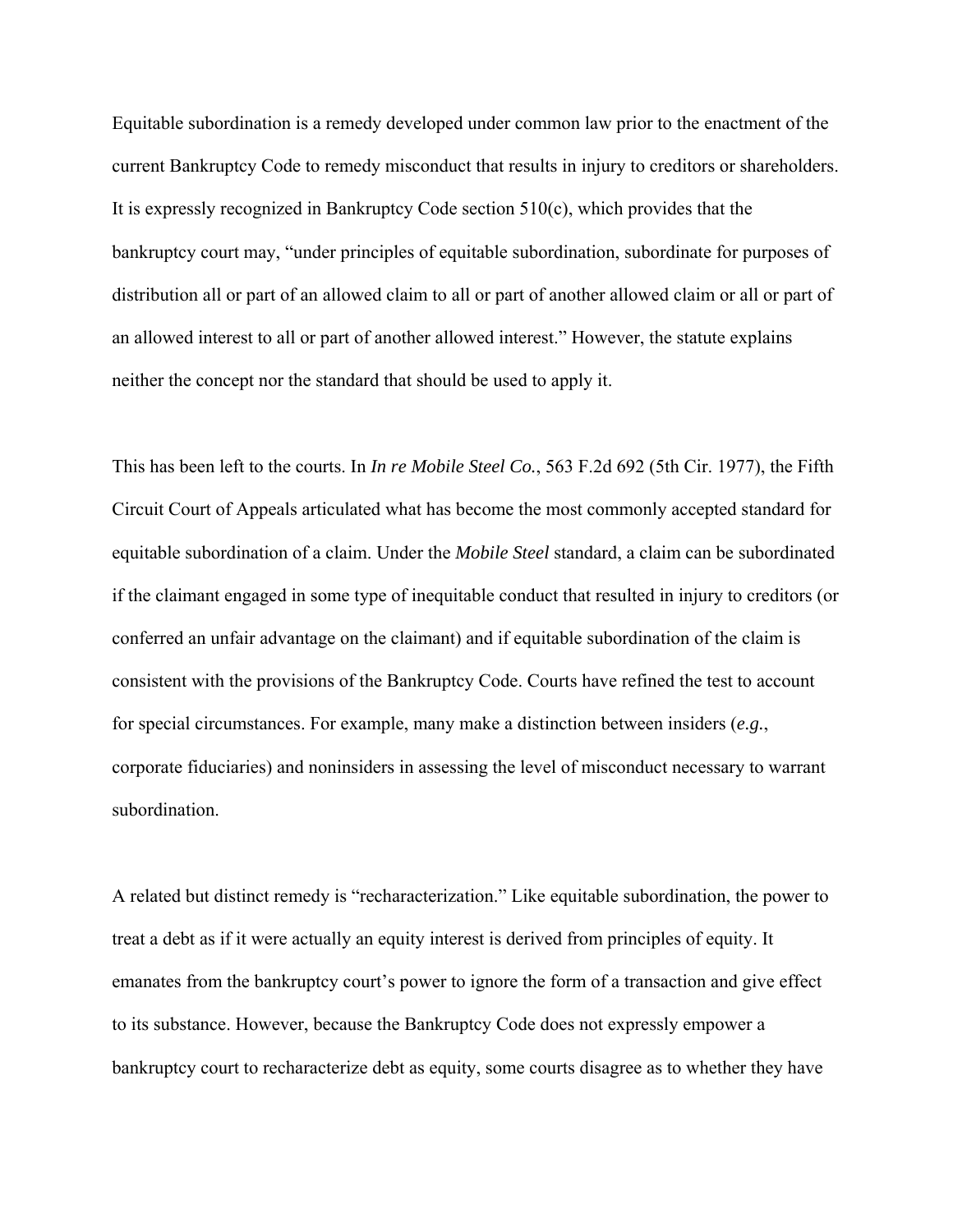the authority to do so and, if so, the source of such authority. According to some, because the statute authorizes subordination but is silent concerning recharacterization, Congress intended to deprive bankruptcy courts of the power to recharacterize a claim. *See*, *e.g.*, *In re Pac. Express, Inc.*, 69 B.R. 112 (B.A.P. 9th Cir. 1986).

However, other courts, including four federal circuit courts of appeal, have held that a bankruptcy court's power to recharacterize debt derives from the broad equitable powers set forth in section 105(a) of the Bankruptcy Code, which provides that "[t]he court may issue any order, process, or judgment that is necessary or appropriate to carry out the provisions of [the Bankruptcy Code]." *See Committee of Unsecured Creditors for Dornier Aviation (North America), Inc.*, 453 F.3d 225 (4th Cir. 2006); *Cohen v. KB Mezzanine Fund II, LP (In re SubMicron Systems Corp.)*, 432 F.3d 448 (3d Cir. 2006); *Sender v. Bronze Group, Ltd. (In re Hedged-Invs. Assocs., Inc.)*, 380 F.3d 1292 (10th Cir. 2004); *Bayer Corp. v. Masco Tech, Inc. (In re AutoStyle Plastics, Inc.)*, 269 F.3d 726 (6th Cir. 2001).

Courts consider various factors when determining whether a debt should be recharacterized. As articulated by the Sixth Circuit Court of Appeals in *Bayer Corp. v. Masco Tech, Inc. (In re AutoStyle Plastics, Inc.)*, 269 F.3d 726 (6th Cir. 2001), these can include the labels given to the debt; the presence or absence of a fixed maturity date, interest rate, and schedule of payments; whether the borrower is adequately capitalized; any identity of interest between the creditor and the stockholder; whether the loan is secured; and the corporation's ability to obtain financing from outside lending institutions. No single factor is controlling. Instead, each one is considered in the particular circumstances of each case. In *SubMicron*, the Third Circuit rejected a factor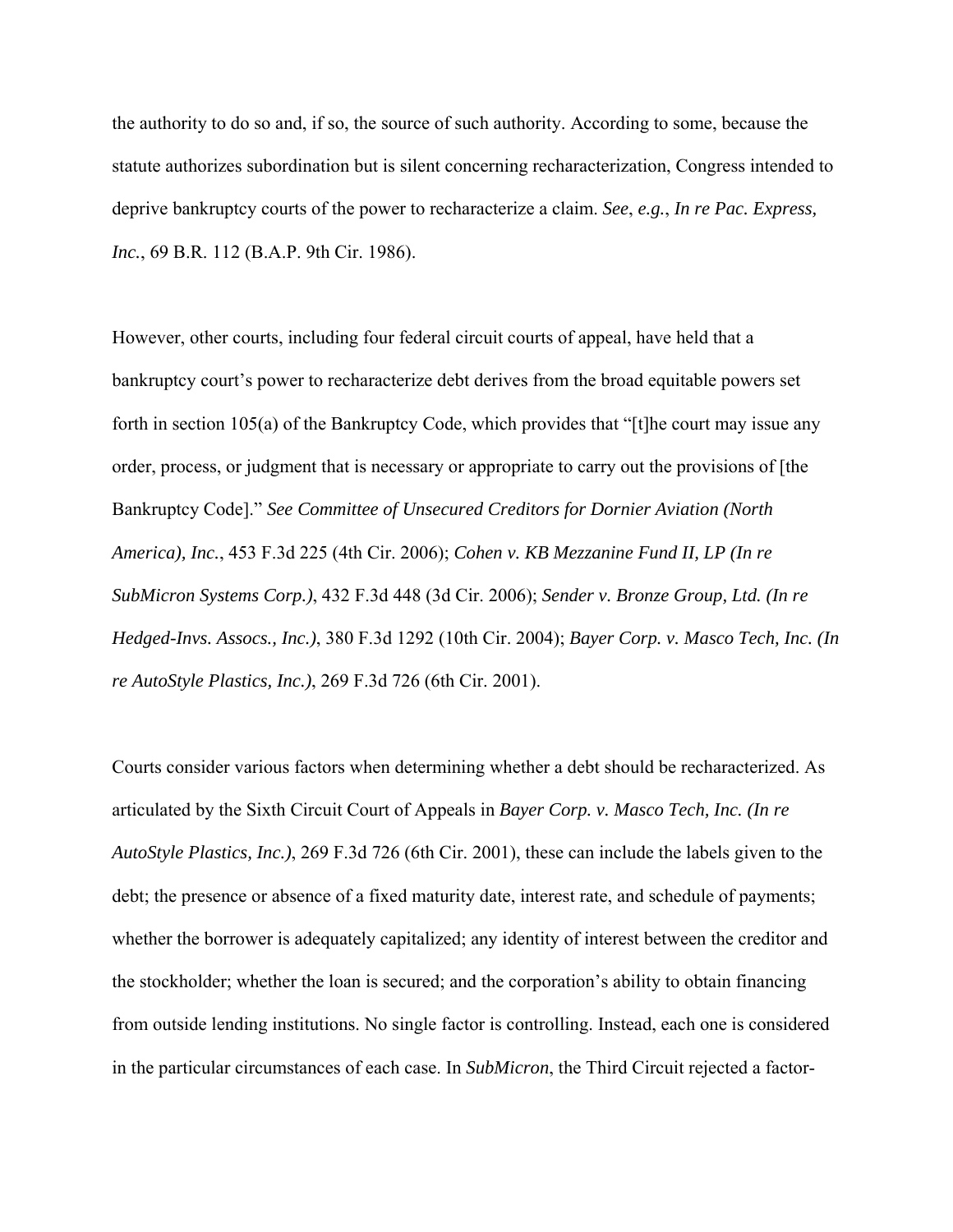based inquiry as a "mechanistic scorecard," opting instead to focus on the parties' intent at the time of the transaction through a common-sense evaluation of the facts and circumstances.

The effect of recharacterization may be similar to that of subordination—in both cases, the priority of the asserted claim is made subordinate to the claims of other creditors. However, there are important differences. For example, recharacterization turns on whether a debt actually exists, not on whether the claim should be reprioritized. By contrast, in an equitable-subordination analysis, the court reviews whether an otherwise legitimate creditor engaged in misconduct, in which case the remedy is subordination of the creditor's claim to the claims of other creditors, but only to the extent necessary to offset injury or damage suffered by the latter.

In *Lothian Oil*, the Fifth Circuit considered for the first time whether a bankruptcy court has the power to recharacterize debt as equity.

## *Lothian Oil*

In April and May 2005, Texas-based Lothian Oil Inc. and its affiliates ("Lothian") entered into a series of "loan" agreements with Israel Grossman ("Grossman"), whereby Grossman agreed to lend Lothian \$200,000 in exchange for a 1 percent royalty on Lothian's oil production in New Mexico and Lothian's undertaking to repay the principal amount from the proceeds of an anticipated equity offering. No maturity date or interest rate was specified in the agreements, which provided that the loan obligation was subordinate to Lothian's debt under a bank credit agreement.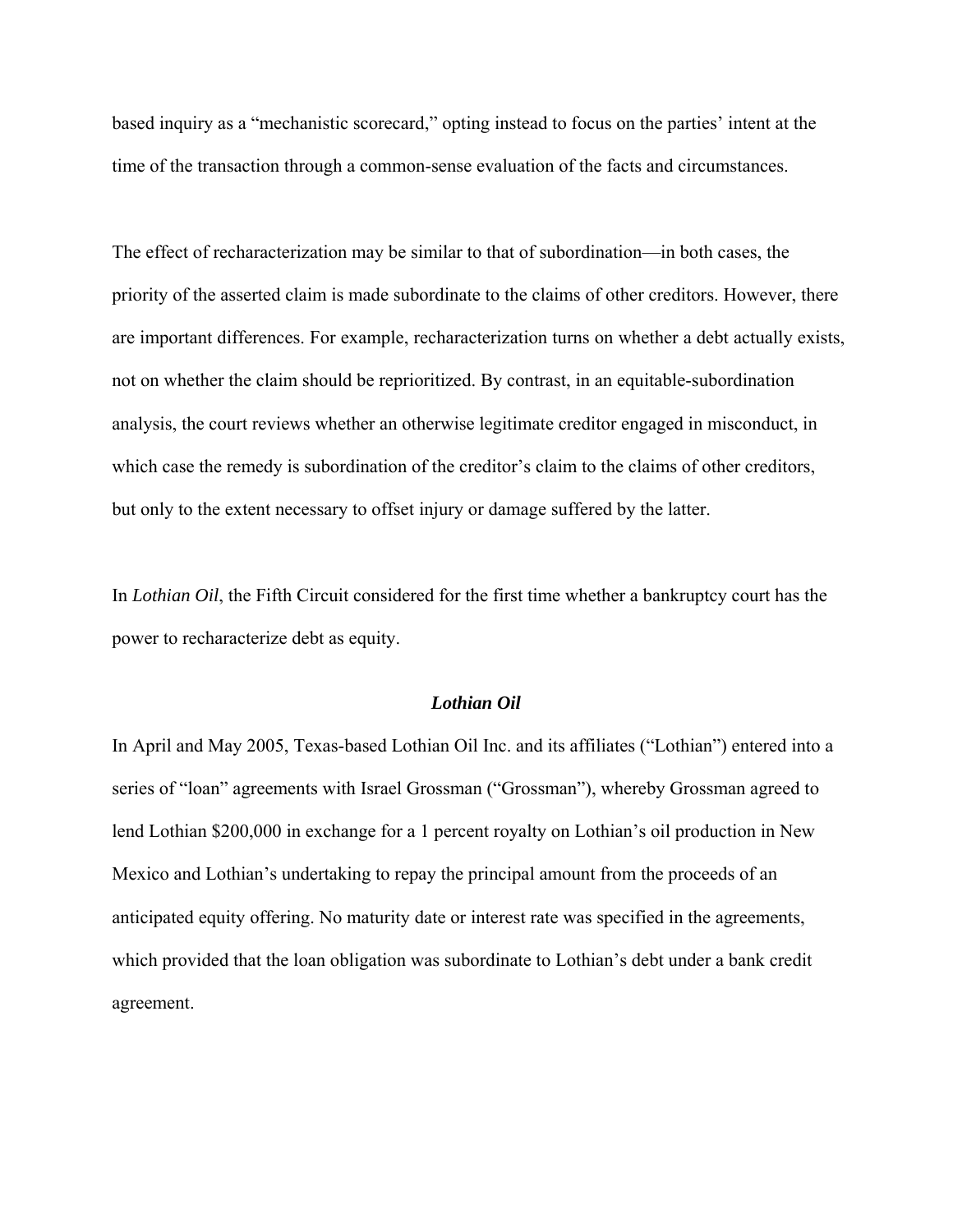Lothian filed for chapter 11 protection in Texas in June 2007 and objected to Grossman's claims on the basis of the loan agreements, contending that the underlying obligations should be recharacterized as equity. The bankruptcy court agreed, ruling that the claims "assert common equity interests at best and that insufficient evidence of the value of the interests was presented." On appeal, the district court, "declin[ing] to extend the concept of debt recharacterization to a non-insider creditor," reversed this determination.

### **The Fifth Circuit's Ruling**

Addressing the question as a matter of first impression before it, a three-judge panel of the Fifth Circuit Court of Appeals reversed the district-court ruling. "We conclude," the court wrote, "that recharacterization extends beyond insiders and is part of the bankruptcy courts' authority to allow and disallow claims under 11 U.S.C. § 502."

The Fifth Circuit explained that the U.S. Supreme Court's ruling in *Butner v. United States*, 440 U.S. 48 (1979), makes clear that when a bankruptcy court is called upon to rule on an objection to a claim under section 502(b), state law determines whether, and to what extent, a claim is "unenforceable against the debtor and property of the debtor, under any agreement or applicable law." "Taken together," the court reasoned, "*Butner* and § 502(b) support the bankruptcy courts' authority to recharacterize claims." Thus, if an asserted interest would be classified as equity rather than debt under applicable state law―here, the law of Texas―a bankruptcy court would be empowered to recharacterize, rather than disallow, the claim.

The Fifth Circuit distanced itself from sister circuits that predicate the power to recharacterize debt as equity upon the bankruptcy courts' equitable authority under section 105(a). According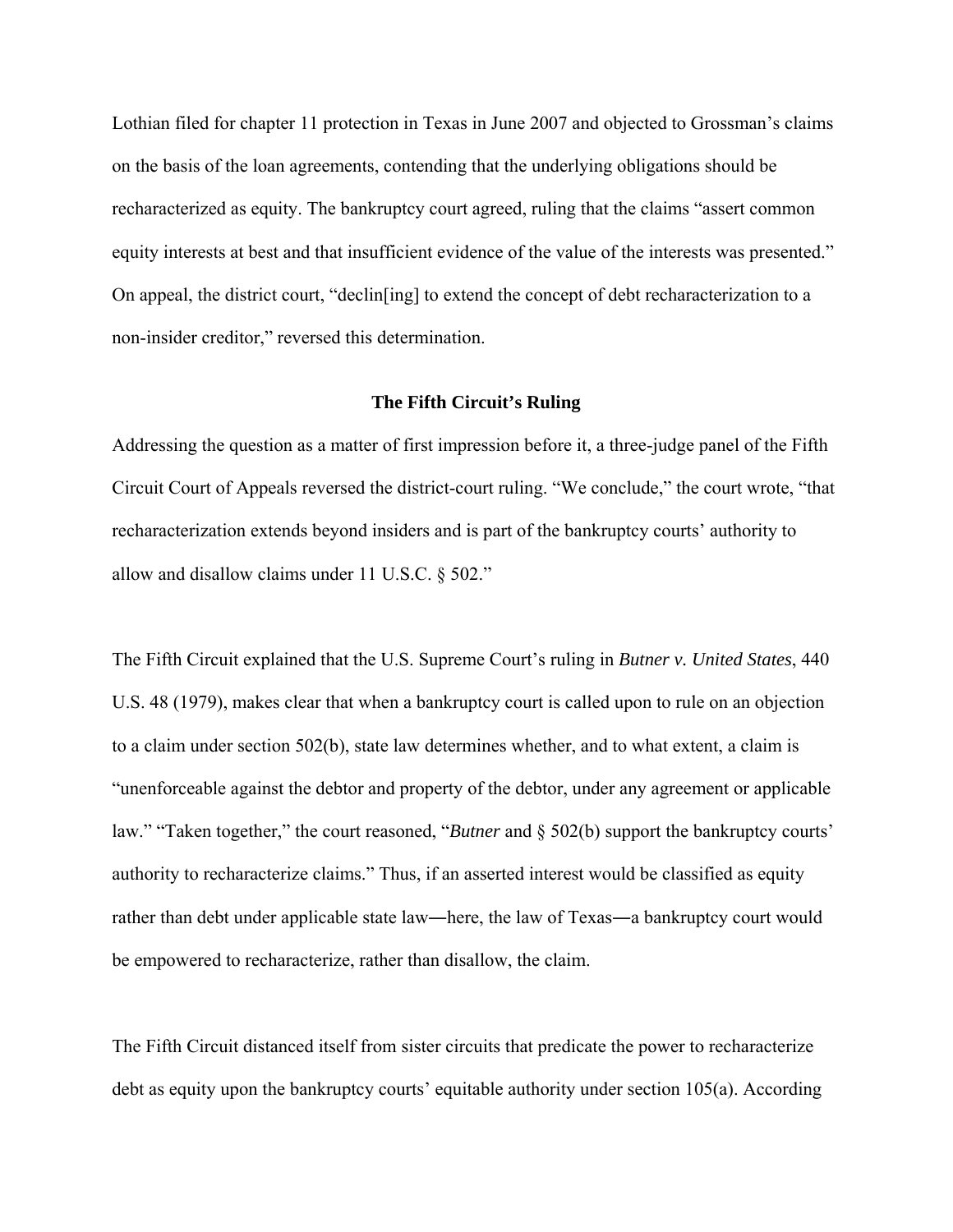to the court, given its interpretation of section 502(b), "resort to  $\S 105(a)$  is unnecessary." "We agree with sister circuits' results," the Fifth Circuit wrote, "but not necessarily their reasoning."

The Fifth Circuit faulted the district court's imposition of a per se rule confining recharacterization to claims filed by corporate insiders. "Unless state law makes insider status relevant to characterizing equity versus debt," the court emphasized, "that status is irrelevant in federal bankruptcy proceedings."

Explaining that Texas courts applying Texas law have imported a multifactor test from federal tax law to distinguish between debt and equity, the Fifth Circuit concluded that the bankruptcy court committed no error in finding that Grossman's claims "assert common equity interests at best." Among the factors considered by the bankruptcy court were the fact that Grossman would be paid from royalties and equity placements as well as the lack of a specified interest rate, term of repayment, and maturity date. "Because Texas law would not have recognized Grossman's claims as asserting a debt interest," the Fifth Circuit wrote, "the bankruptcy court correctly disallowed them as debt and recharacterized the claims as equity interests."

# **Outlook**

Despite its departure from section 105(a) as the source of a bankruptcy court's power to recharacterize debt as equity, *Lothian Oil* is consistent with rulings to date by other circuits on this issue. Many courts find the distinction between equitable subordination and recharacterization to be confusing. The different standards applied in connection with the former remedy to situations involving insiders and noninsiders only compound the uncertainty. *Lothian Oil* attempts to clear the haze by explaining that the remedies are distinct and making it clear that